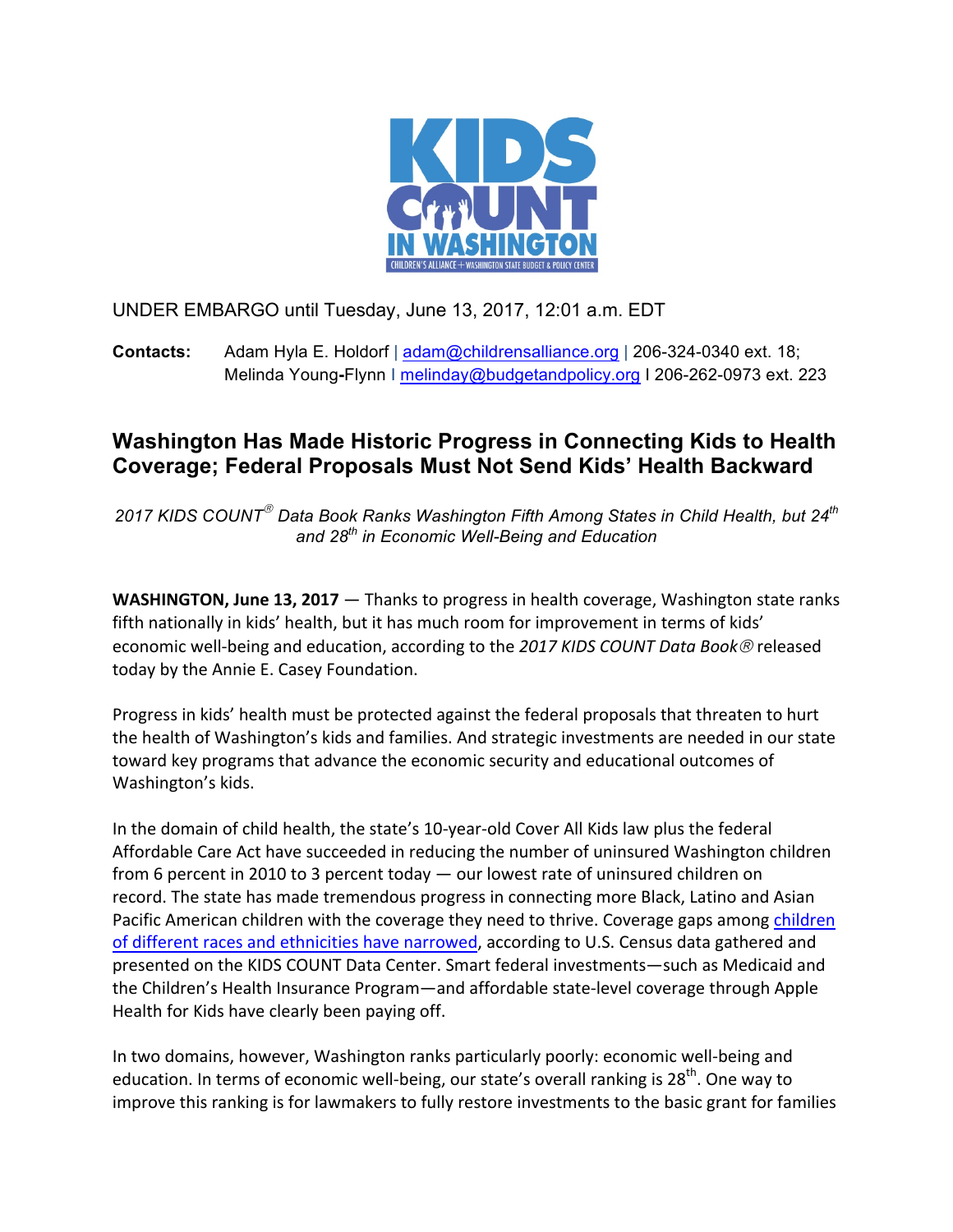participating in WorkFirst, Washington's assistance and job training program for families with children that are striving to move out of poverty. The grant – federally funded through Temporary Assistance for Needy Families (TANF) – helps families meet their basic needs for food, shelter and clothing. Yet it was cut by 15 percent in 2011 and hasn't been restored to full funding. Each month, TANF offers economic stability for 31,000 Washington households.

Washington ranks  $24<sup>th</sup>$  in education, in part because of low graduation rates and the high share of young children not in preschool. To better ensure all kids get off to a good start in their schooling, lawmakers should invest in early learning, which is proven to positively affect longterm academic achievement. In particular, they can reduce disparities in educational opportunity by expanding the Early Childhood Education and Assistance Program, our state's quality preschool program serving families living in poverty. Twenty-three thousand eligible children are currently unserved because the program lacks adequate funding.

Further, lawmakers must protect services that serve Washington's kids, like health care and food assistance, from the cuts proposed by President Trump and Congress.

"Every child in Washington ought to have a great start in life," says Paola Maranan, executive director of the Children's Alliance, a statewide organization advocating for racially equitable policy solutions that move all of Washington's 1.6 million children toward health, educational opportunity and overall well-being. "This data ought to prompt Washington state lawmakers to invest in education and economic security, starting in the earliest years."

The annual *KIDS COUNT Data Book* uses 16 indicators to rank each state across four domains health, education, economic well-being and family and community—that represent what children need most to thrive. Washington ranks:

- 24<sup>th</sup> in economic well-being. Although we don't rank highly compared to other states, our state has nevertheless seen steady improvement from previous years in economic well-being. The number of children living in poverty dropped to a five-year low between 2010 and 2015, and the state a saw a 23 percent decline in the percentage of families that spend 30 percent or more of their income on housing.
- 28<sup>th</sup> in education. Twenty-two percent of Washington high school students did not graduate on time in 2014-2015, significantly worse that the national average of 17 percent. And 60 percent of 3- and 4-year-olds are not enrolled in preschool compared to 53 percent nationally.
- 17<sup>th</sup> in the family and community domain. The teen birth rate fell 33 percent between 2010 and 2015, down to 18 per 1,000 women aged 15-19. Six percent of children live in high-poverty neighborhoods, more than half the national average of 14 percent.
- Fifth in health. Between 2010 and 2015, the percentage of children without health insurance fell 50 percent, due in large part to sound public policies and investments. However, the child and teen death rate rose 5 percent over the same time period.